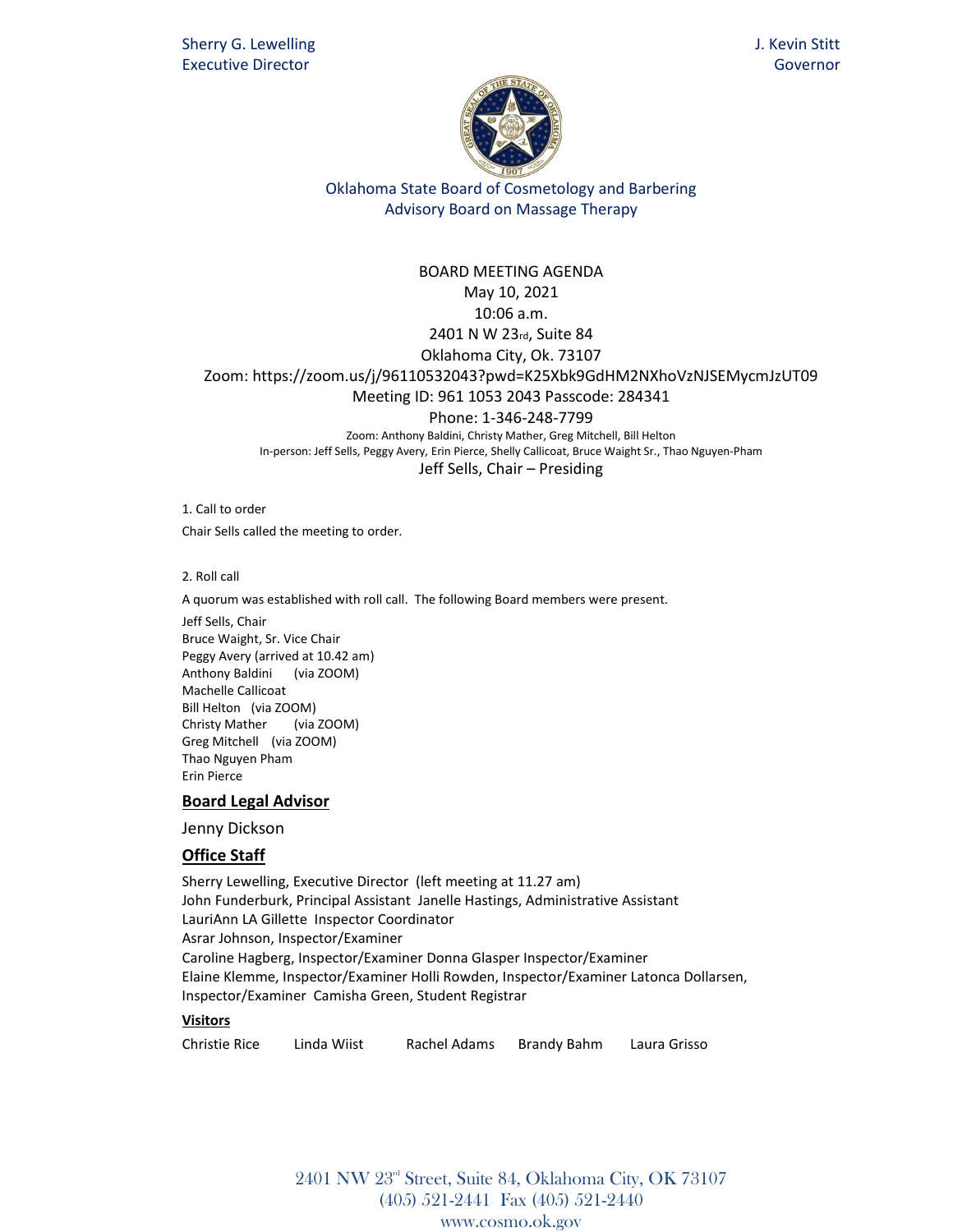

3. This regularly scheduled meeting of the Oklahoma Cosmetology and Barbering Board has been convened in accordance with the Oklahoma Open Meeting Act.

4. Discussion and Possible Action to Approve or Disapprove Board Meeting Minutes from March 8, 2021

A motion was made by Ms. Callicoat and seconded by Mr. Waight to approve Board Meeting Minutes from March 8, 2021.

### **Voting:**

Waight, yes; Baldini, yes; Callicoat, yes; Helton, yes; Mather, yes; Mitchell, yes; Nguyen Pham, yes; Pierce, yes.

Motion Passed.

5. Director's report and possible discussion– Sherry G. Lewelling

Inspections and Inspector Territories

Ms. Lewelling introduced the agency's newest inspector, Caroline Hagberg, reporting that Caroline had spent a good bit of time training under Latonca in the testing center, she had trained out in the field with LA as well and is doing a great job.

Ms. Lewelling reported that she, Latonca, LA and the five inspectors spent a week in Broken Bow March 29 to April 2 for specialized training on issuing citations, practical exam training, 'mind mapping' to determine the best, most efficient and cost effective way to work a territory, everyone some fun bonding time, including a surprise Easter egg hunt. Ms. Lewelling also re-assigned inspectors' territories.

Ms. Lewelling added that Leslie Rosti, National Director of education and market development at King Research, gave a great presentation on April 22, 2021 in our testing center for inspectors and other employees.

Ms. Lewelling also noted that in January and February 2021, inspectors performed 357 actual inspections with 109 attempts, 63 initial inspections on new salons/shops, 43 follow up inspections, 76 closures, and 5 schools.

Chair Sells asked that future reports include the number of citations as well.

2401 NW 23rd Street, Suite 84, Oklahoma City, OK 73107 (405) 521-2441 Fax (405) 521-2440 www.cosmo.ok.gov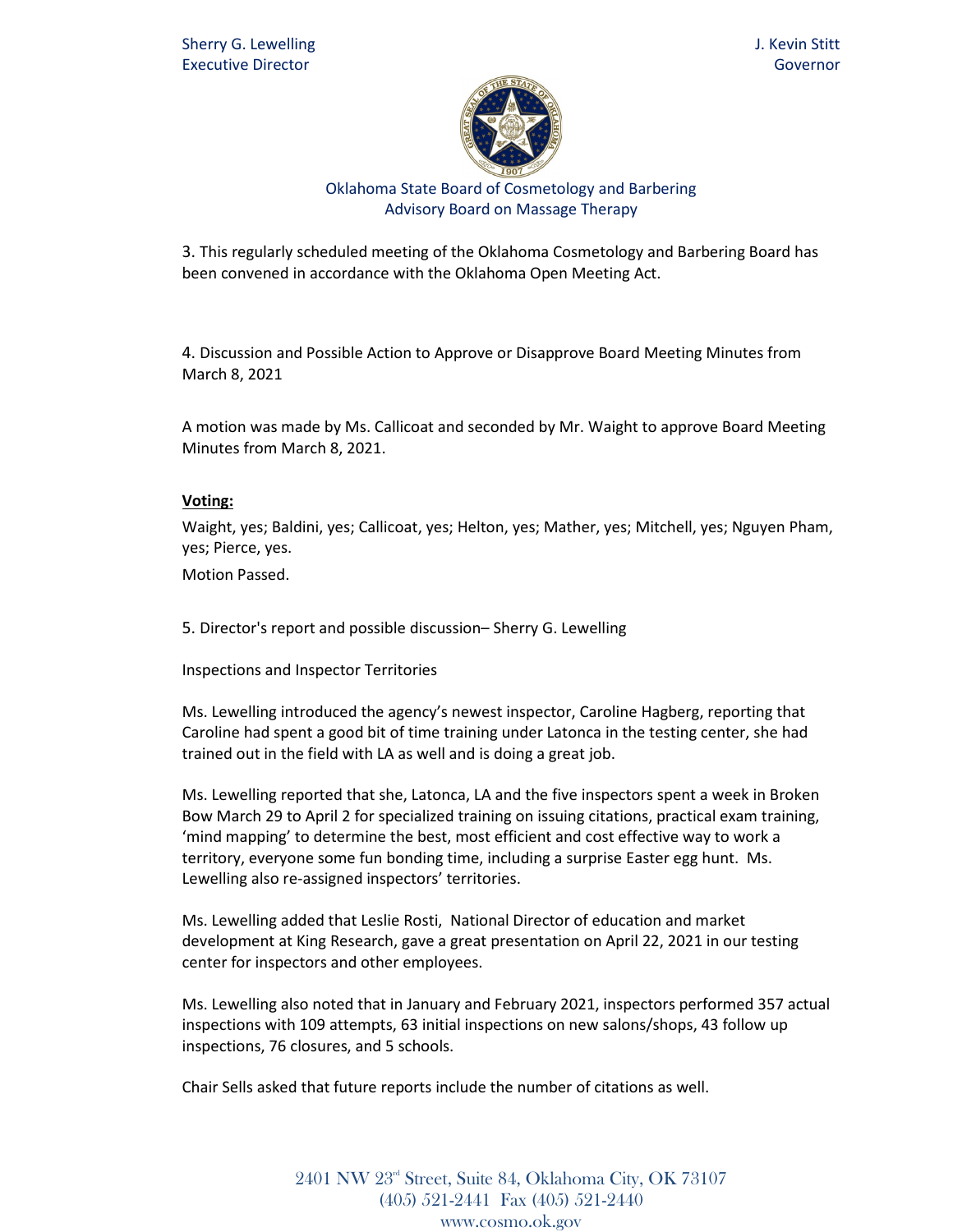

6. Discussion and possible action to approve or disapprove budget report (March 1, 2021 to April 30, 2021) – Brandy Bahm, OMES, Agency Business Services

A motion was made by Mr. Waight and seconded by Ms. Nguyen Pham to approve the budget report (March 1, 2021 to April 30, 2021)

Voting:

Waight, yes; Baldini, yes; Callicoat, yes; Helton, yes; Mather, yes; Mitchell, yes; Nguyen Pham, yes; Pierce, yes.

Motion Passed.

7. Budget Committee Report – Shelly Callicoat

Ms. Callicoat provided a summary of changes to the budget including raises for the Executive Director and staff, increases in fees to Central Printing, Bank fee's, disinfecting supplies, increases to fuel cost, new letter opener and envelope stuffer, high volume network scanner for LaserFiche, and added functionality to LaserFiche.

Decreases include out of state travel was reduced by 20%, Staples office supplies decreased from \$7,500 to \$4,000,

8. Discussion and possible action to approve or disapprove budget committee recommendations

A motion was made by Ms. Pierce and seconded by Ms. Callicoat to approve budget committee recommendations.

Voting:

Waight, yes; Avery, yes: Baldini, yes; Callicoat, yes; Helton, yes; Mather, yes; Mitchell, yes; Nguyen Pham, yes; Pierce, yes.

Motion Passed.

2401 NW 23rd Street, Suite 84, Oklahoma City, OK 73107 (405) 521-2441 Fax (405) 521-2440 www.cosmo.ok.gov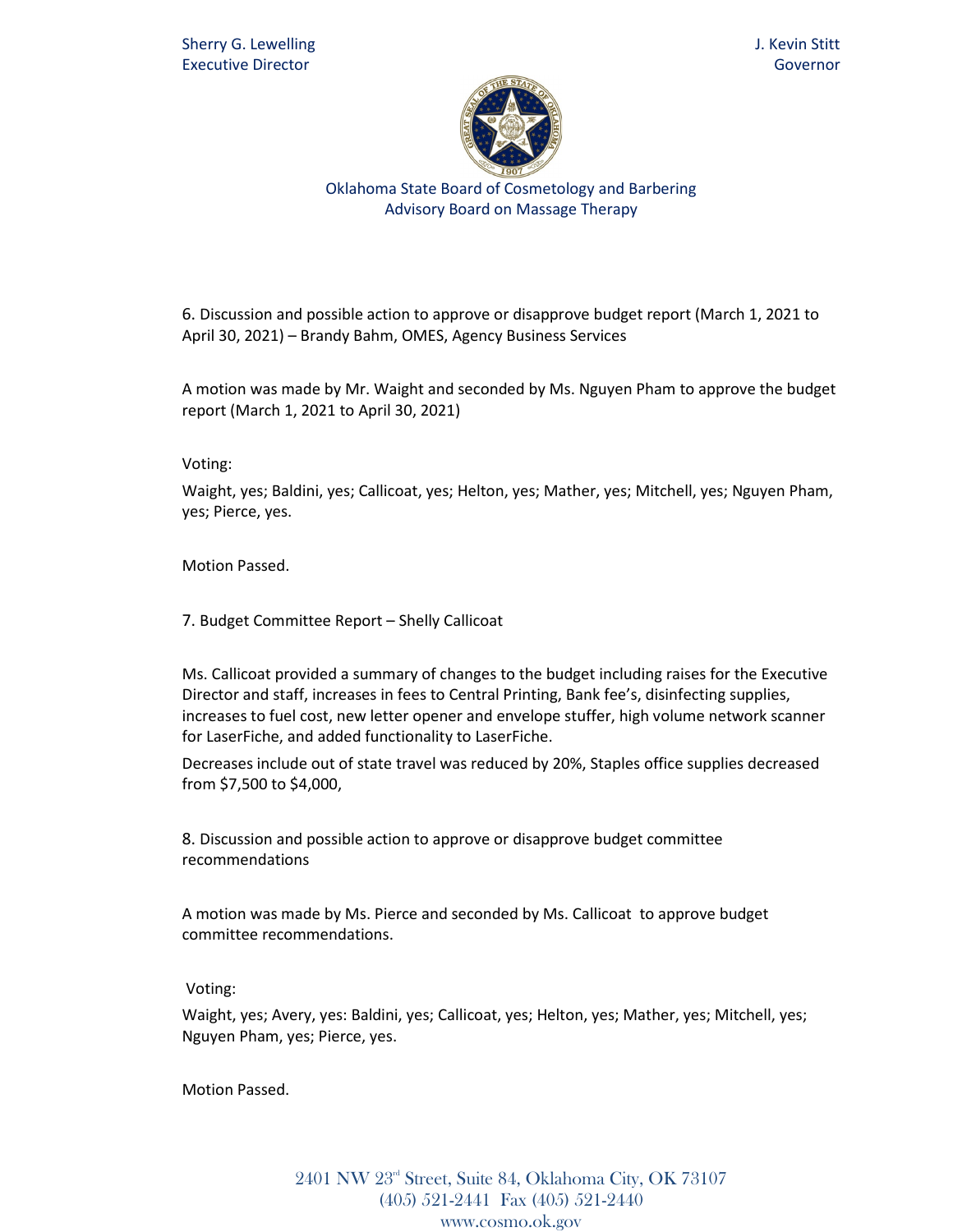

## 9. Massage Therapy Report – Laura Grisso

MTAB met in April , we discussed two things, legislation submitted and what happened with that, two bills in last legislative session, the bill we submitted and the one that would have put MTAB under dental board, neither bill made it out of committee. One of the things discussed that MS Lewelling asked was for the professional board to work with us to create a compromise that will work, the AMTA and AMPB met and talked about shared goals, then we will present to MTAB next month and work on changing bill to present to OSBCB in the fall.

The other thing is we've been working on FAQ's for massage and will present to MTAB next month and to the OSBCB in the fall.

## 10. Website Committee Report – Jeff Sells

Chair Sells said we have had some progess in this, we now have an e mail and text notification system, you may sign up to receive notifications from the board about law, rules, licensing, etc. we have the initial e mail subscription built and folks are able to sign up for notifications about legislation, closures, testing, rules, we have a communication path to residents. He encouraged everyone to subscribe to the e mail list, it will ask for e mail or cell phone number for texting and zip code, nothing else. He also reported progress on the new website, but not ready to go live just yet.

### 11. Legislative Committee Report – Bruce Waight Sr.

Mr. Waight reported that we had two bills that were eventually combined into one bill, we saw it pass the House and then went on to the Senate, where it completely lost steam. We gained some allies in the house side, Rep. Forest Bennet and new Senator Jessica Gardner, the bill is still alive in the senate so we will try again next year. We had a committee meeting and came up with some great ideas for next year, but stressed that everyone needs to express support for legislation.

## 12. Rules Committee Report – Jeff Sells

Mr. Sells reported a lot of items, specialty school licensing such as manicuring schools, we talked about trash cans which needs to be defined and clarified a bit, we talked about instructor cross over training, the students receiving credit in multiple courses, mobile salons doing chemical services, stating that we are building rules for next legislative session in January 2022.

Mr. Sells made everyone aware of the distance education rule reverted back to the original 10% once the governor rescinded the emergency order, the board did discuss raising that to 20% as a permanent rule.

> $2401$  NW  $23<sup>rd</sup>$  Street, Suite 84, Oklahoma City, OK 73107 (405) 521-2441 Fax (405) 521-2440 www.cosmo.ok.gov